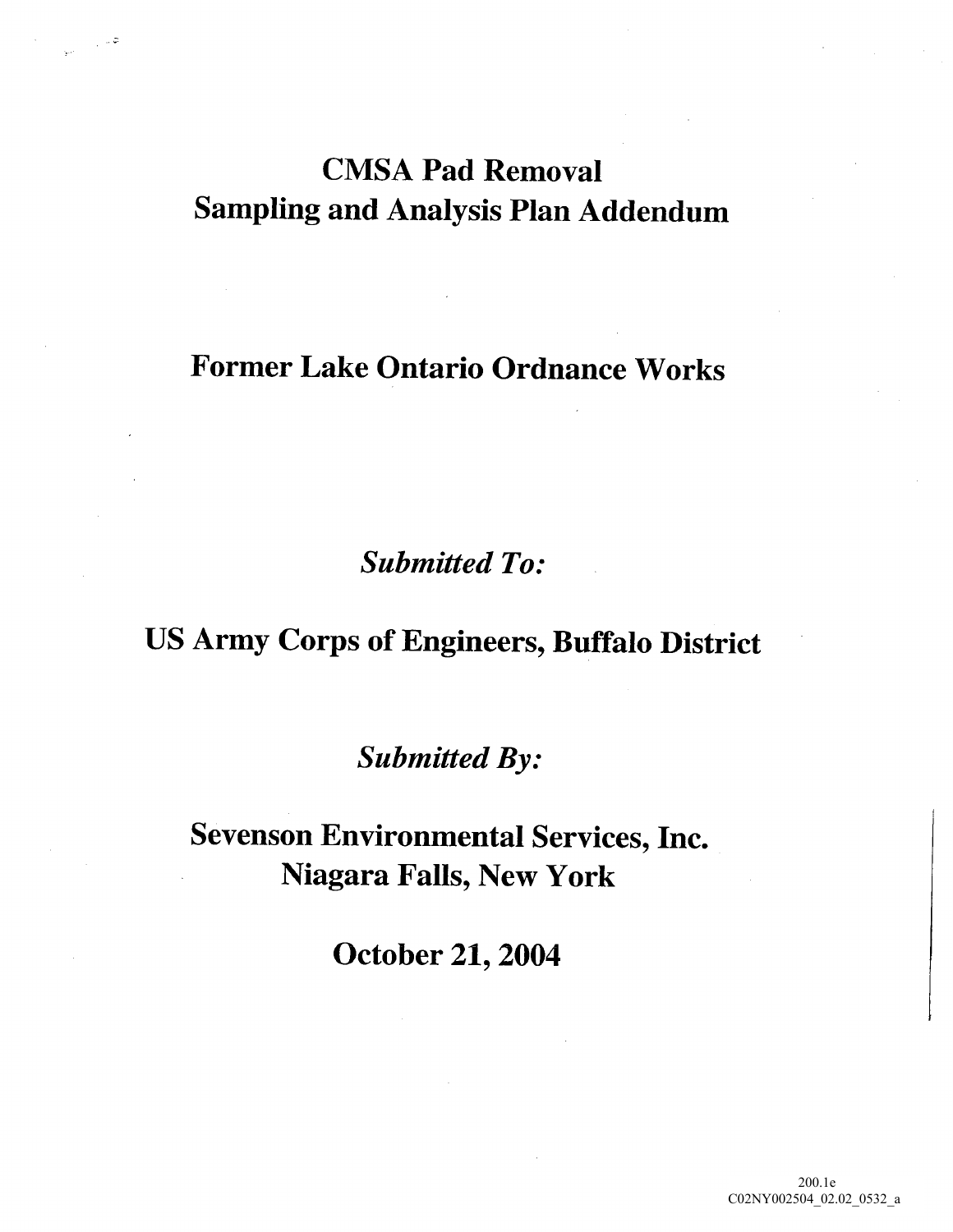#### 1.0 Project Description

This Sampling and Analysis Plan (SAP) Addendum is being prepared under contract to USACE for use during the Contaminated Material Storage Area CMSA pad removal at the Former Lake Ontario Ordnance Works (the Site). This Plan will document the means and methods used to conduct sample collection during removal of the CMSA pad to verify that the complete extent of contamination has been removed prior to site restoration

#### 2.0 Scope and Objectives

The scope of the work includes the removal, transportation, and disposal of the  $175'x175'$  CMSA Pad (including underlying geotextile material) and removal and disposal of approximately 220 concrete barrier blocks that surround the Pad. The concrete barriers will be disposed of as construction debris and will not require sampling and analysis. The CMSA Pad will be sampled and analyzed per transportation and disposal requirements included in the approved Sampling and Analysis Plan and will not be repeated in this Addendum. If required by the disposal facility, samples will be collected for radiological parameters for waste disposal approval. The sample results will be used to determine disposal requirements. Following removal of the pad, verification samples will be collected in order to determine whether any residual contaminated materials are present

#### 3.0 Sample Collection and Analysis Procedures

Verification samples will be performed after the CMSA Pad has been removed. If any visibly contaminated soils are observed, the soil will be removed prior to verification sample collection. In addition, the bottom of the initial excavation will be scanned for radioactivity using a  $2^{\prime\prime}x2^{\prime\prime}$  Nal detector coupled to a ratemeter/scaler. A reading of three times background will trigger a "Stop Work Action" and the Contracting Officer will be notified. Verification sample locations and depths will be determined by USACE, DEC and CWM. Six verification samples will be collected using a sampling trowel. Due to the nature of the materials being sampled (i.e., potential for explosives present), all tools and equipment utilized will be non-sparking (e.g., stainless steel). Samples will be submitted to Waste Stream Technology, Inc. (WST) of Buffalo, New York for the analyses summarized in Table 1. Samples will be hand delivered to WST (302 Grote Street, Buffalo, NY 14207) or, with prior arrangement with the laboratory, picked up at Sevenson's main office by the laboratory courier. WST is certified by USACE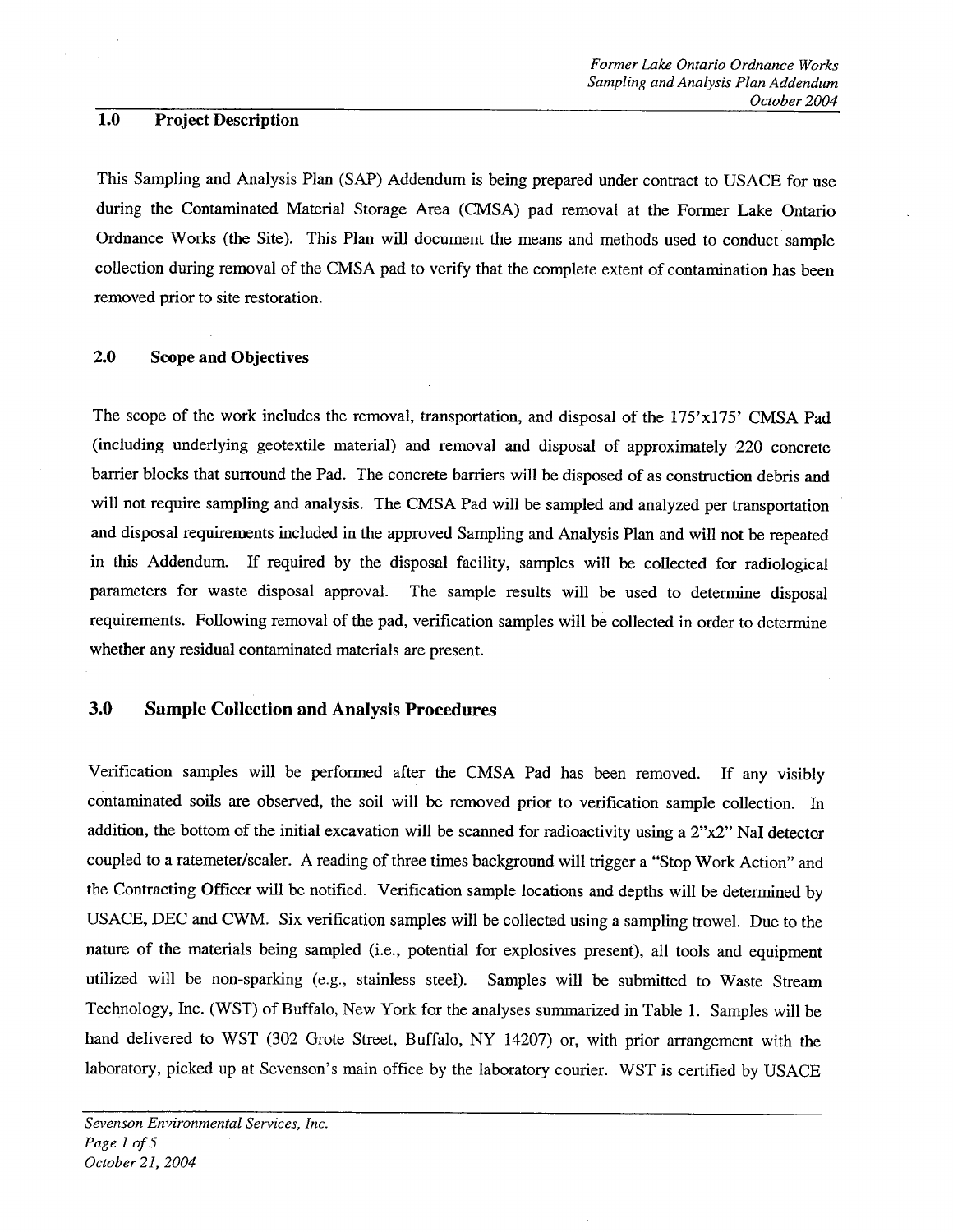for the required parameters with the exception of explosives; WST will arrange subcontracted service with a USACE certified laboratory for the explosives analysis of the samples.

| <b>Sample</b>           | <b>Location®</b>                                       | Rationale                                                                                                                                   | <b>Frequency</b>                                      | Parameter(s)                                  | Sample<br>Type        | Type<br>$\mathbb{Q}$ of $\mathbb{Z}$<br><b>Bottles</b> | Number<br>$\mathbb{R}$ of $\mathfrak{g}$<br><b>Bottless</b> | Methodology                | <b>Holding</b><br>Time                                                 | <b>Preservative.</b> |
|-------------------------|--------------------------------------------------------|---------------------------------------------------------------------------------------------------------------------------------------------|-------------------------------------------------------|-----------------------------------------------|-----------------------|--------------------------------------------------------|-------------------------------------------------------------|----------------------------|------------------------------------------------------------------------|----------------------|
| Verification<br>Samples | <b>CMSA</b><br>Pad<br>following<br>removal<br>of stone | Samples will<br>be collected in<br>order to verify<br>that no<br>residual<br>contamination<br>remains<br>following<br>removal of the<br>Pad | 6 samples<br>collected<br>at<br>direction<br>of USACE | Nitroaromatic<br>and nitramine<br>explosives  | Grab                  | 4 oz.<br><b>CWM</b>                                    | $\mathbf{2}$                                                | SW-846 8330                | 7 days to<br>extraction<br>40 days to<br>analysis                      | Cool 4°C             |
|                         |                                                        |                                                                                                                                             |                                                       | <b>TAL Metals</b>                             | Grab                  | 4 oz.<br><b>CWM</b>                                    | 2                                                           | SW 846<br>3051/6010B/7471A | 180 days (28<br>days for Hg)                                           | Cool 4°C             |
|                         |                                                        |                                                                                                                                             |                                                       | PCBs                                          | $G$ ra $\overline{b}$ |                                                        |                                                             | SW-846 3550/8082           | 14 days to<br>extraction<br>40 days to<br>analysis                     |                      |
|                         |                                                        |                                                                                                                                             |                                                       | TCL Semi-<br>Volatile<br>Organic<br>Compounds | Grab                  |                                                        |                                                             | SW-846<br>3550C/8270C      | 14 days to<br>extraction<br>40 days to<br>analysis                     |                      |
|                         |                                                        |                                                                                                                                             |                                                       | <b>TCL Volatile</b><br>Organics               | Grab                  | EnCore<br>sampler                                      | $\mathbf{2}$                                                | SW-846<br>5035/8260B       | 48 hours to<br>preservation<br>by laboratory<br>14 days to<br>analysis | Cool 4°C             |
|                         |                                                        |                                                                                                                                             |                                                       | Gamma<br>Spectroscopy                         | Grab                  | $1\overline{L}$<br><b>HDPE</b>                         |                                                             | M-GAMMA-01-<br>XX.         | 6 Months                                                               | <b>NA</b>            |
|                         |                                                        |                                                                                                                                             |                                                       | Radium-226                                    | Grab                  |                                                        |                                                             | M-RA226-03-XX              | 6 Months                                                               |                      |
|                         |                                                        |                                                                                                                                             |                                                       | Radium-228                                    | Grab                  |                                                        |                                                             | M-RA228-02-XX              | 6 Months                                                               |                      |
|                         |                                                        |                                                                                                                                             |                                                       | Isotopic<br>Thorium                           | Grab                  |                                                        |                                                             | M-TEVA-01-XX               | 6 Months                                                               |                      |
|                         |                                                        |                                                                                                                                             |                                                       | Isotopic<br>Uranium                           | Grab                  |                                                        |                                                             | M-UTEVA-02-XX              | 6 Months                                                               |                      |
|                         |                                                        |                                                                                                                                             |                                                       | <b>Gross</b><br>Alpha/Beta                    | Grab                  |                                                        |                                                             | M-GROSSAB-00-<br>XX        | 6 Months                                                               |                      |

Table 1: Sampling and Analysis Matrix

Following sample collection, all non-dedicated sampling equipment will be decontaminated as described in Section 3.2. Non-contact debris (e.g., paper or non-paper office wastes, plastic wrapping, cardboard boxes, daily trash) will be bagged and removed by a commercial trash hauling and disposal company; no additional management, tracking, or testing of this waste will be conducted.

Upon receipt of the sample results from the laboratory, chemical results will be compared to USEPA Region 9 Preliminary Remedial Goals (Attachment 1). Radiological results will be compared to background levels. Background will be reestablished per Radiation Safety Plan. If any verification sample results exceed the cleanup criteria, the upper six inches of material will be removed and disposed of. An additional round of verification sampling will be conducted as directed by USACE. At the completion of field sampling activities, a final narrative report detailing all work performed on-site will be submitted. The report will include all test results, transportation and disposal papers, QC/QA reports, and anything else pertinent to the project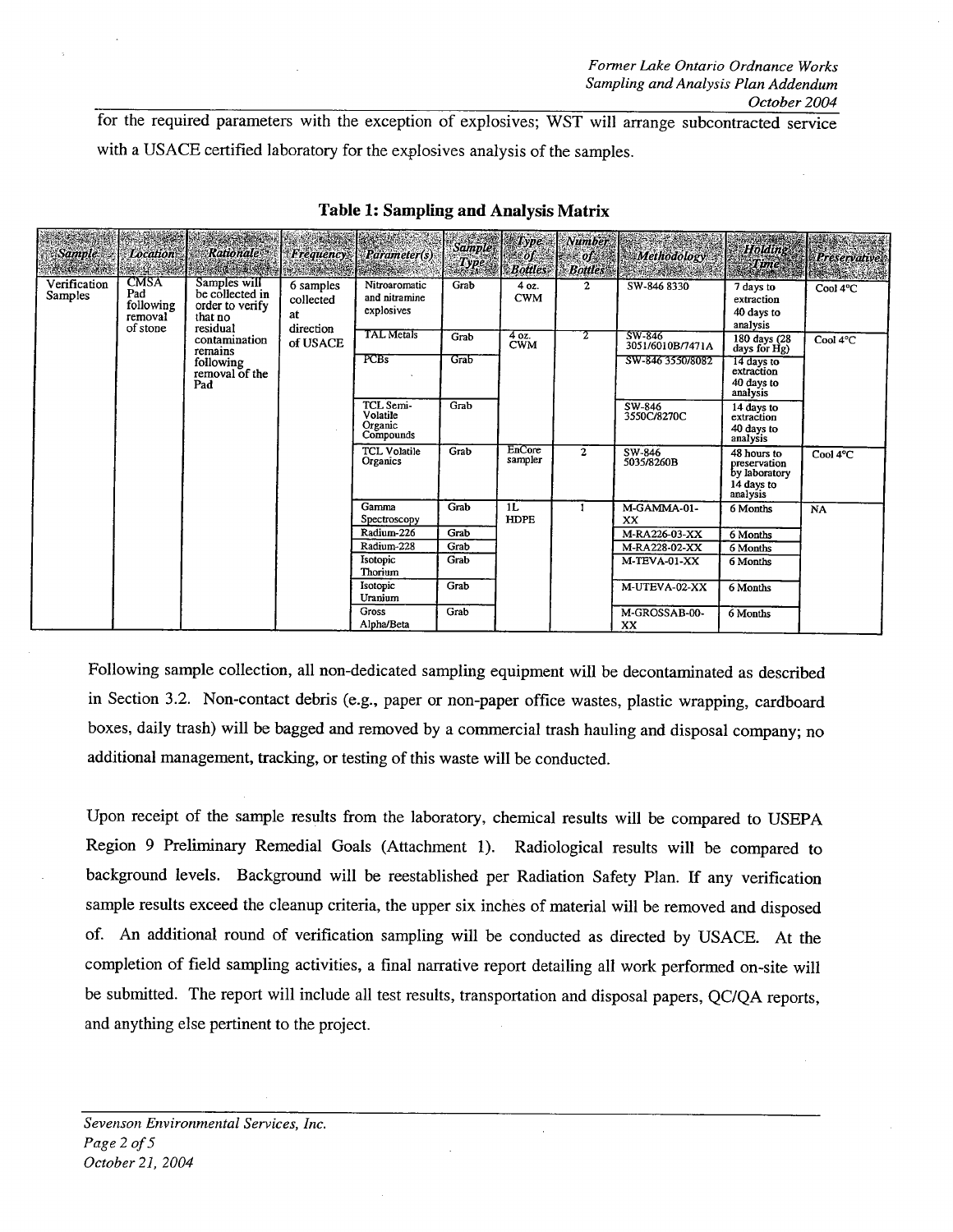#### 3.1 Quality Assurance and Quality Control Samples

Quality assurance (QA) and quality control (QC) samples are collected and analyzed as a check of field sampling procedures and to verify the performance of the primary laboratory. One QA split sample will be collected by USACE and submitted to a separate laboratory from the other project samples. Due to the nature of the sampling, no additional QA/QC samples are required.

#### 3.2 Sampling Equipment Decontamination

The following describes standard operating procedures for the decontamination of non-disposable sampling equipment and tools that may come into direct contact with a field sample intended for analytical analysis. This procedure only addresses the decontamination of equipment as it pertains to the chemical integrity of samples for analysis and is not intended for use in health and safety decontamination of personnel, materials, and equipment that may become contaminated during field operations.

#### 3.2.1 Applicability

Decontamination of all analytical devices, sampling tools, and storage equipment that may come into direct contact with a field sample is necessary in order to achieve analytical results that are representative of true field conditions. To the extent practical, no sampling equipment will be decontaminated in the field and disposable sampling equipment will be utilized. Sufficient sampling equipment will be precleaned, wrapped in aluminum foil, and brought to the field.

The decontamination procedures below may be modified, upon proper managerial approval, as long as the chemical integrity of the field sample is maintained and the sample source is not permanently compromised. Anticipated contaminants and concentrations, matrices (water, air, soil, etc.), surface area of possible cross contamination, method of sampling, and many other factors are considered when establishing a sampling equipment decontamination procedure. Any modifications of the procedures below will be carefully thought out, approved by Sevenson's CQC Manager and the USACE Contracting Officer or a Designated Representative, and documented accordingly.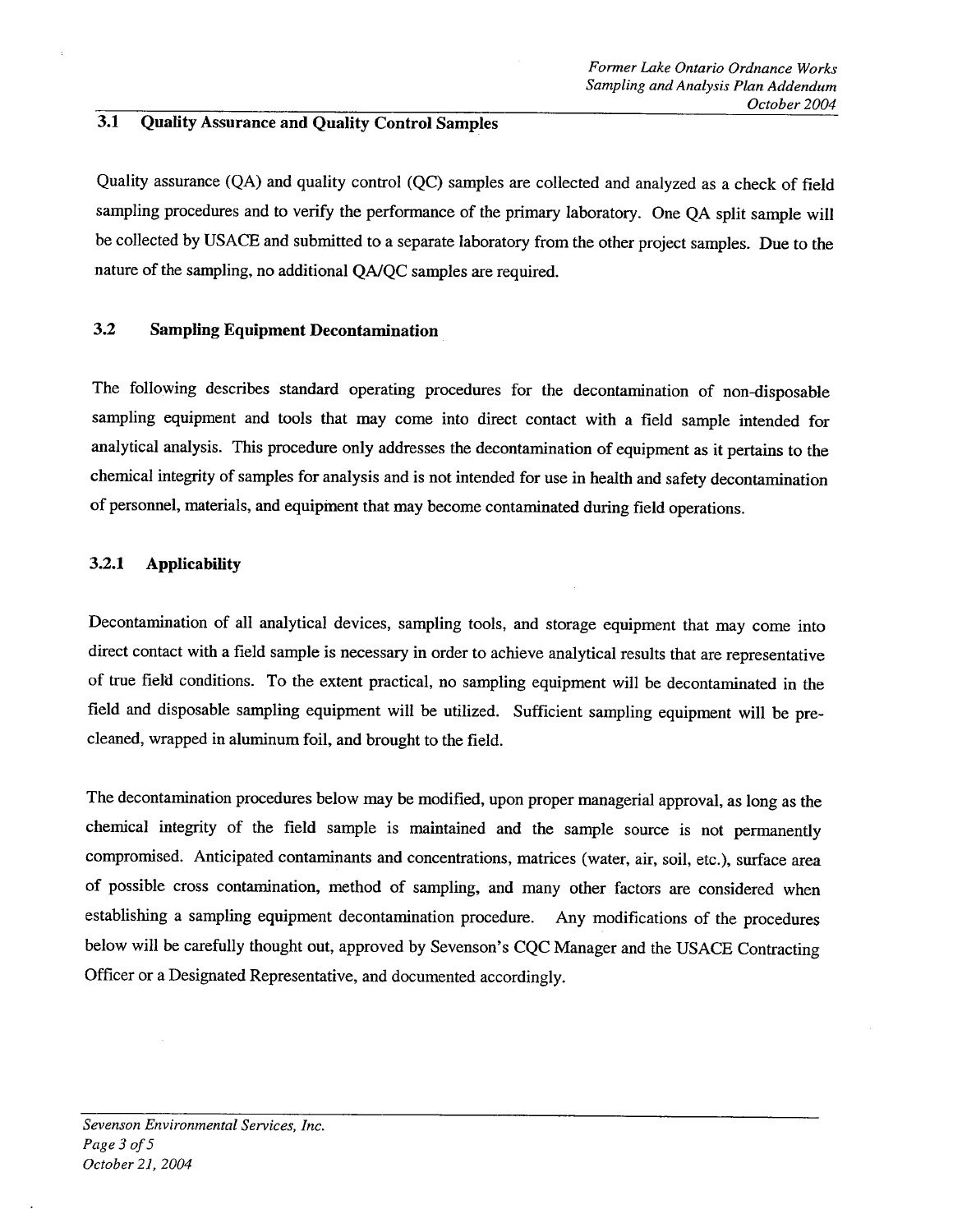#### 3.2.2 Procedures

All equipment will be considered contaminated unless determined otherwise. In order to provide consistency to the decontamination procedure, a designated sampling team crewmember will be responsible for equipment decontamination. Similarly, it is desirable to decontaminate all the equipment necessary for a field task prior to mobilization. In this way, field decontamination will be limited.

The following supplies are needed for equipment decontamination

- Clean disposable nitrile gloves ю
- Wastewater container (drum, basin, or buckets)
- Clean water spraying devices (plastic squirt or spray bottles)  $\blacksquare$
- × Clean brushes
- $\bullet$ Plastic garbage bags
- $\blacksquare$ Non-phosphate detergent (e.g.,  $\text{Alconox}^{\circledcirc}$ )
- $\blacksquare$ Deionized/distilled water (i.e., DI water)
- $\blacksquare$ Clean plastic buckets and other containers, as needed (e.g., small plastic swimming pool)
- Plastic sheeting to cover ground at work station  $\blacksquare$
- Aluminum foil
- Package labels, ink pens, and black markers
- Potable water, warm if available
- 1% nitric acid if equipment will be used for sampling for inorganic analysis
- Reagent grade methanol

The following steps will be considered as Sevenson's general equipment decontamination procedure:

- 1. Cover hands with disposable gloves
- Wash and scrub the equipment in a solution of non-phosphate detergent (e.g., Alconox) and  $2.$ potable water
- 3. Rinse three times with potable water
- 4. Rinse with 1% nitric acid solution
- 5. Rinse with potable water
- 6. Rinse with reagent grade methanol
- 7. Rinse with potable water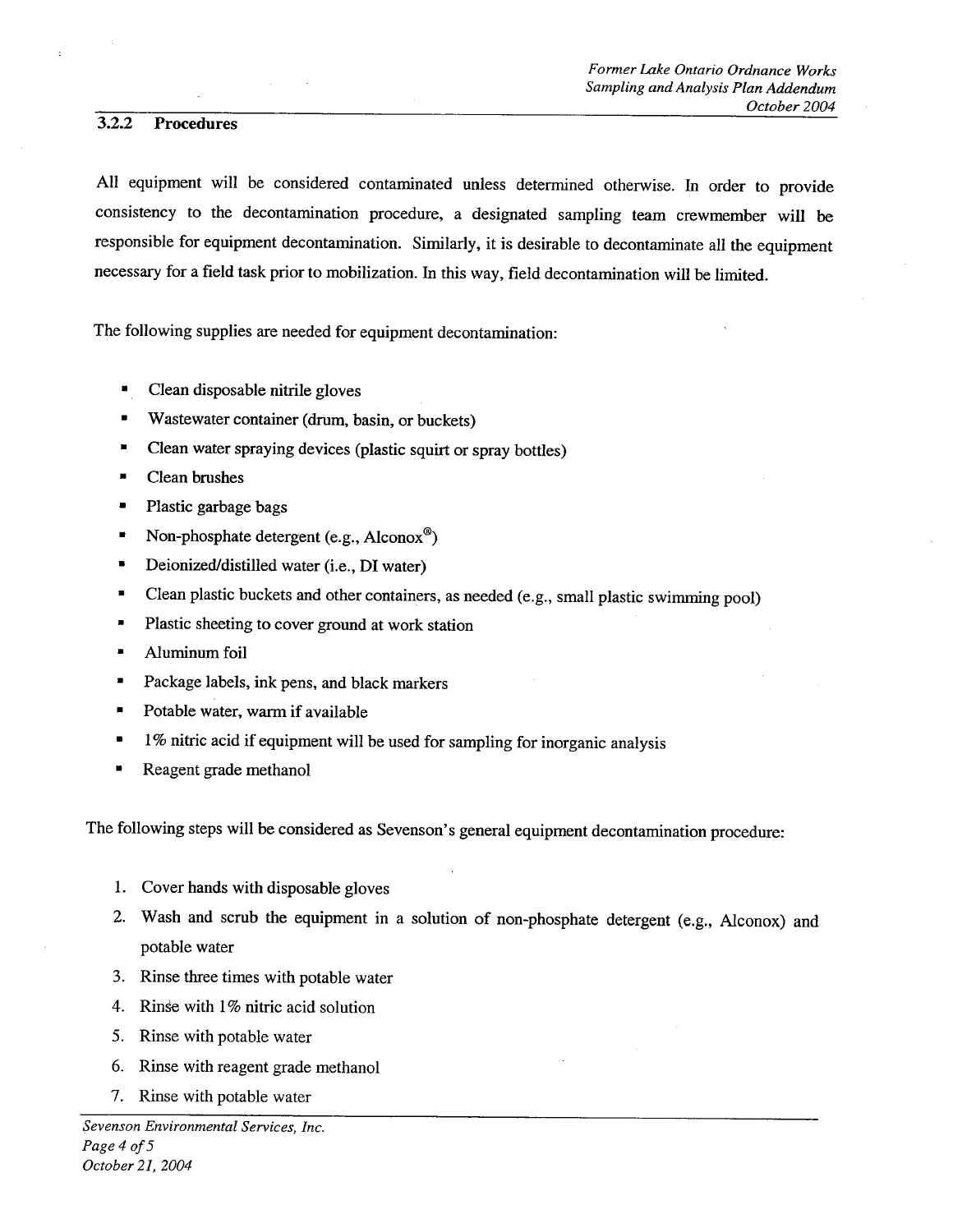- 8. Rinse with deionized reagent grade water and allow to air dry thoroughly
- 9. If equipment will not be used immediately, wrap in aluminum foil (shiny side out)

All handling of decontaminated equipment will be performed using clean disposable gloves. Care will be exercised in the storage of decontaminated equipment, so as to not re-contaminate what has been cleaned. Sampling personnel will also avoid solvents, greases, oils, gasoline, water, dusts, and other potential sources that might contaminate the equipment before its use. Sampling personnel handling such materials shall wear protective gloves when doing so

 $\sim$ 

 $\epsilon$ 

 $\mathbb{R}^2$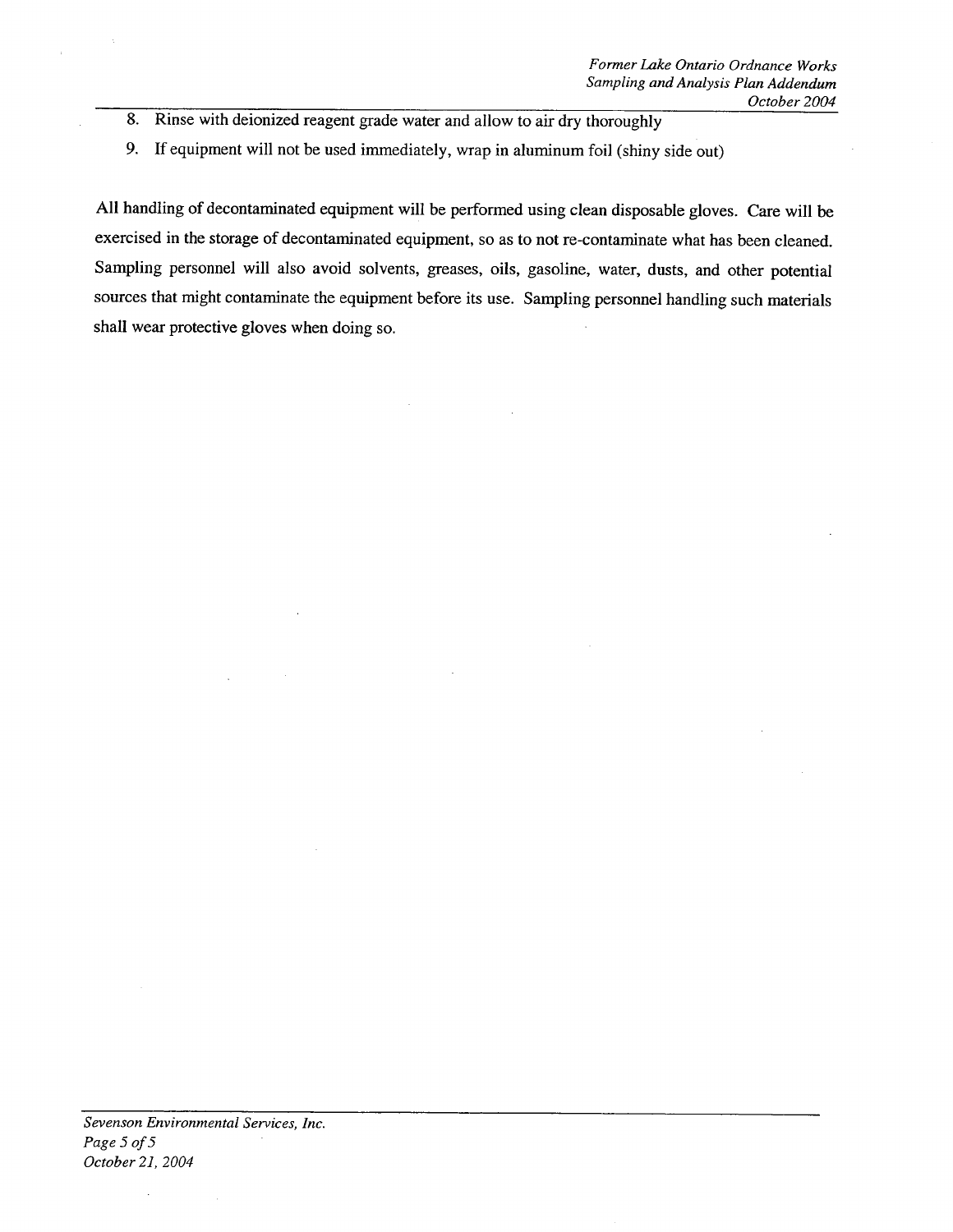# **ATTACHMENT 1**

دريس  $122\,km$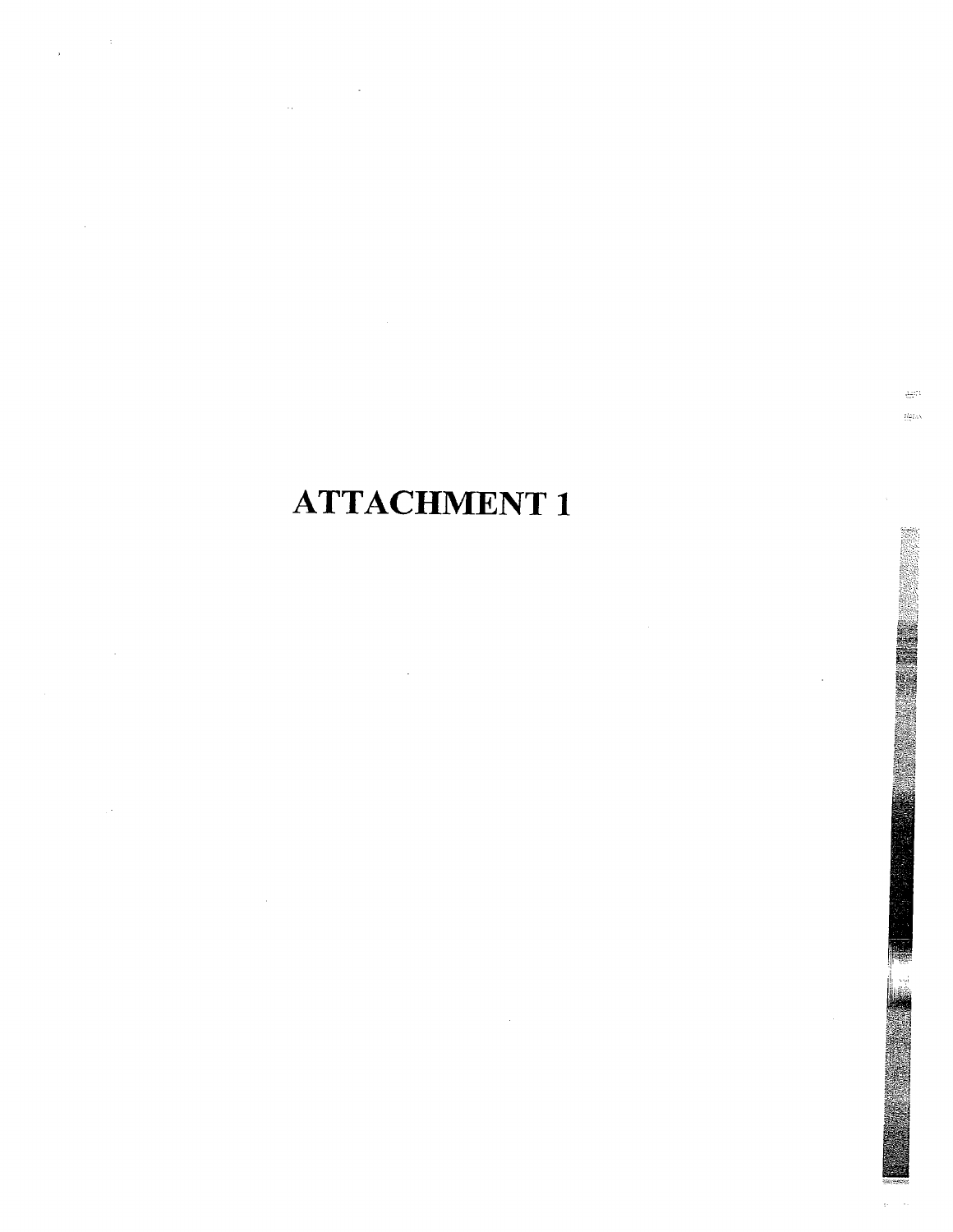|                                                   | <b>USEPA Region 9 -</b><br>Preliminary<br><b>Remedial Goals</b> |
|---------------------------------------------------|-----------------------------------------------------------------|
|                                                   | (Industrial Soil)                                               |
| <b>Volatiles</b>                                  |                                                                 |
| Acetone                                           | 6000                                                            |
| Benzene                                           | $\overline{1.3}$                                                |
| Benzoic Acid                                      | 100,000                                                         |
| 2-Butanone                                        | 27,000                                                          |
| Carbon Disulfide                                  | $\overline{720}$                                                |
| Carbon Tetrachloride                              | 0.55                                                            |
| Chlorobenzene                                     | 530                                                             |
| Chloroethane                                      | 6.5                                                             |
| Chloroform                                        | $\overline{12}$                                                 |
| Dibromochloromethane                              | $\overline{2.6}$                                                |
| 1,2-Dichlorobenzene                               | $\overline{370}$                                                |
| 1,3-Dichlorobenzene                               | $\overline{63}$                                                 |
| 1,4-Dichlorobenzene                               | 7.9                                                             |
| 1,1-Dichloroethane                                | 1,700                                                           |
| 1,2-Dichloroethane                                | 0.6                                                             |
| 1,1-Dichloroethene                                | 410                                                             |
| trans-1,2-Dichloroethene                          | 230                                                             |
| 1,3-Dichloropropane                               | $\overline{\text{NA}}$                                          |
| Ethylbenzene                                      | $\overline{20}$                                                 |
| 113-Freon (1,1,2-Trichloro-1,2,2-Trifluoroethane) | 5,600                                                           |
| Methylene Chloride                                | $\overline{21}$                                                 |
| 4-Methyl-2-Pentanone                              | $\overline{\text{NA}}$                                          |
| Tetrachloroethene                                 | $\overline{3.4}$                                                |
| 1,1,1-Trichloroethane                             | 1,200                                                           |
| 1,1,2,2-Tetrachloroethane                         | 0.93                                                            |
| 1,2,3-Trichloropropane                            | 0.011                                                           |
| 1,2,4-Trichlorobenzene                            | 3,000                                                           |
| Toluene                                           | 520                                                             |
| Trichloroethene                                   | 0.11                                                            |
| Vinyl Chloride                                    | 0.75                                                            |
| Xylenes                                           | 420                                                             |
| Semivolatiles                                     |                                                                 |
| Acenaphthene                                      | 29,000                                                          |
| Acenaphthylene                                    | $\overline{\text{NA}}$                                          |
| Aniline                                           | $\overline{300}$                                                |
| Anthracene                                        | 100,000                                                         |
| Benzo(a)anthracene                                | $\overline{2.1}$                                                |
| Benzo(a)pyrene                                    | $\overline{0.21}$                                               |
| Benzo(b)fluoranthene                              | $\overline{2.1}$                                                |
| Benzo(g,h,i)perylene                              | $\overline{\text{NA}}$                                          |
| Benzo(k)fluoranthene                              | $\overline{21}$                                                 |
| Bis(2-Ethylhexyl)phthalate                        | 120                                                             |
| Butylbenzylphthalate                              | 100,000                                                         |
| Chrysene                                          | $2\overline{10}$                                                |
|                                                   |                                                                 |

 $\label{eq:2} \frac{1}{\mathcal{N}(1)}\left(\frac{1}{\mathcal{N}(1)}\right)^{1/2}$ 

 $\frac{mg}{kg}$  of  $\frac{pp}{f}$ 

 $\lesssim$  :

 $\hat{p}_i \neq \hat{p}_i$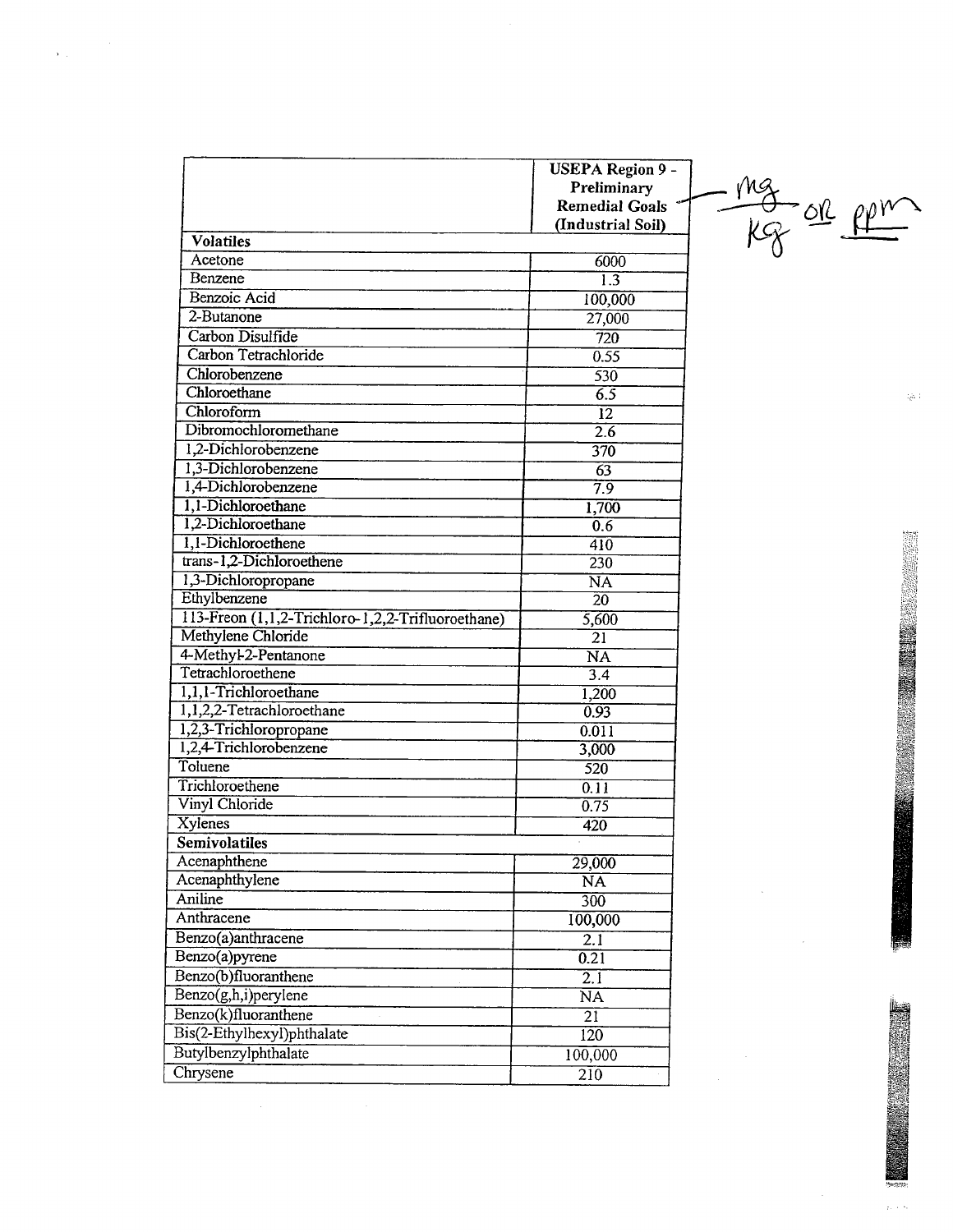|                          | <b>USEPA Region 9 -</b><br>Preliminary<br><b>Remedial Goals</b> |
|--------------------------|-----------------------------------------------------------------|
| 4-Chloroaniline          | (Industrial Soil)<br>2,500                                      |
| 4-Chloro-3-methylphenol  | $\overline{\text{NA}}$                                          |
| 2-Chlorophenol           | 240                                                             |
| Dibenzofuran             | 3,100                                                           |
| Dibenzo(a,h)anthracene   | 0.21                                                            |
| 3,3'-Dichlorobenzidine   | $\overline{3.8}$                                                |
| 2,4-Dichlorophenol       |                                                                 |
| 2,4-Dinitrophenol        | 1,800                                                           |
| 2,6-Dinitrotoluene       | 1,200                                                           |
| Diethylphthalate         | 620                                                             |
| Dimethylphthalate        | 100,000                                                         |
| Di-n-butyl phthalate     | 100,000                                                         |
| Di-n-octyl phthalate     | $\overline{NA}$                                                 |
| Fluoranthene             | 25,000                                                          |
| Fluorene                 | 22,000                                                          |
| Hexachlorobenzene        | 26,000                                                          |
| $Indeno(1,2,3-cd)pyrene$ | 1.1                                                             |
| Isophorone               | $\overline{2.1}$                                                |
| 2-Methylnaphthalene      | 1,800                                                           |
| 2-Methylphenol           | N <sub>A</sub>                                                  |
| 4-Methylphenol           | 31,000                                                          |
| Naphthalene              | 3,100                                                           |
| Nitrobenzene             | 190                                                             |
| 2-Nitroaniline           | 100                                                             |
| 2-Nitrophenol            | $\overline{18}$                                                 |
| 4-Nitrophenol            | $\overline{\text{NA}}$                                          |
| 3-Nitroaniline           | $\overline{\text{NA}}$                                          |
| Pentachlorophenol        | $\overline{\text{NA}}$                                          |
| Phenanthrene             | 9                                                               |
| Phenol                   | $\overline{\text{NA}}$                                          |
| Pyrene                   | 100,000                                                         |
| 2,4,5-Trichlorophenol    | 29,000                                                          |
| <b>PCBs</b>              | 62,000                                                          |
| Aroclor 1016             |                                                                 |
| Aroclor 1221             | $\overline{21}$                                                 |
| Aroclor 1232             | 0.74                                                            |
| Aroclor 1242             | 0.74                                                            |
| Aroclor 1248             | 0.74                                                            |
| Aroclor 1254             | 0.74                                                            |
| Aroclor $1260$           | 0.74                                                            |
| 2,4,6-Trinitrotoluene    | 0.74                                                            |
|                          | $\overline{57}$                                                 |

Notes  $NA = Not$  Available